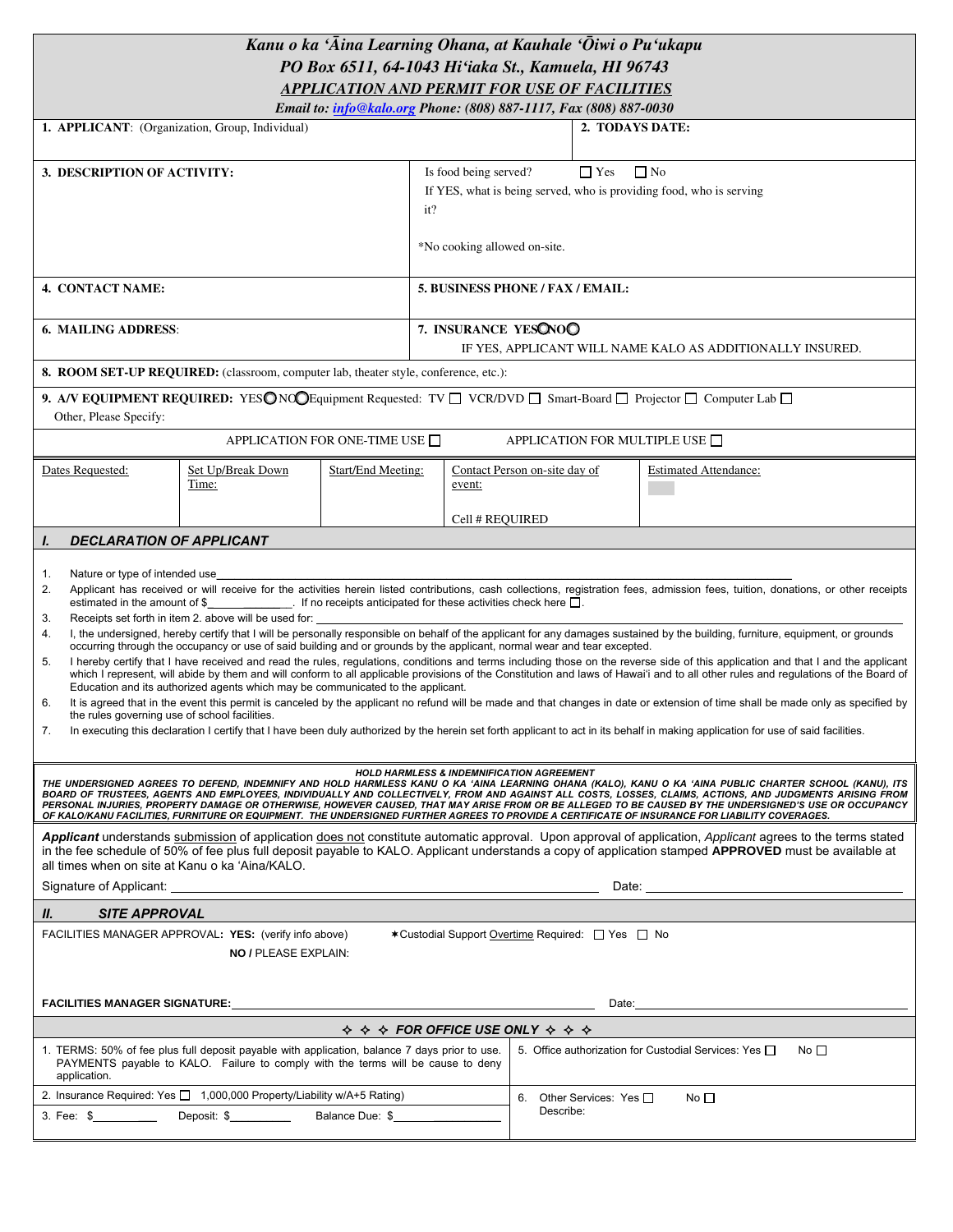# **Procedures for Use of Kauhale ʻoiwi o Puʻukapu Facilities**

### *GENERAL CONDITIONS GOVERNING THE USE OF KALO/KANU PROPERTY FOR PUBLIC PURPOSES*

- 1. Applicants desiring to use the community center (Halau Hoʻolako), school buildings or grounds, must submit a written application, and will be subject to a rental fee and deposit explained on this application. Kanu O Ka 'Aina Learning Ohana (KALO/KANU) will issue approval when such use does not interfere with the regular conduct of school work.
- 2. Applications for use of school buildings or grounds are to be made on the application form prescribed on the front of this document. Such applications will be subject<br>to a rental fee as well as a deposit (in accordance balance due 7 days prior to the event date. Approval will be made by the Program Director or his designated representative in accordance with the policies and regulations of KALO/KANU.
- 3. In the event of any dispute or difference arising as a result of the use of school facilities, said dispute or difference will be arbitrated by appealing to KALO/KANU in writing.
- 4. The groups or people using KALO/KANU facilities will be responsible for any and all damages to property which may be incurred as a proximate result of any activity being conducted in buildings or on the grounds - normal wear and tear excepted.
- 5. School furniture (chairs and desks) normally assigned to a school room for general use will be available for use when the room is used for public purposes except that audio-visual and electronic equipment may be used only under restrictions described below.
	- Approval for special arrangements of furniture and equipment or for the addition of furniture and equipment may be given by the facilities manager or his designated representative if in his judgment, such approval would not necessitate additional personnel or involve use of equipment by individuals not qualified to operate it. Otherwise, the normal fee will be applied.
	- Use of highly specialized equipment such as computers, projectors, electronic equipment, spotlights, laboratory and athletic equipment, etc., shall not be approved unless properly trained school personnel are assigned to supervise its operation.
	- Consumable supplies, in no instance, are to be used by groups other than school or school-related groups, and then only with the approval of the facilities manager or his designated representative.
- 6. The facilities manager or his designated representative, when administering the policies and regulations governing the use of KALO/KANU property, shall exercise every precaution to see that the organization, club or group using the facilities is qualified under, and adheres to, the conditions listed in KALO/KANU policies and itʻs mission.
- 7. Any person applying for the use of school property on behalf of any society, group or organization is to be a member of such applicant group and, unless he is an officer of such group, must present written authorization from such applicant group to make such application.
- 8. The groups using KALO/KANU facilities will be responsible for cleaning up after the event or activity, leaving the facility in the same condition it was in previous to said activity. Failure to do so may result in loss of part or all of the deposit, and the group may be billed for any extra cleaning costs incurred.

### 9. **Any groups going past their scheduled meeting times will be charged the full amount of their security deposit.**

#### 10. **CONDUCT OF MEETINGS**

- The direct supervision of the activity is the responsibility of the persons or organizations sponsoring the activity. Misconduct on the premises will be cause for cancellation and/or no further approval for use.
- NO DRUGS OR ALCOHOLIC BEVERAGES are to be consumed, sold, given away, or delivered to any person on any part of the property, including parking lot and lawn area. Any person under the influence of intoxicating liquors or substances on school property will be removed and may be barred from having or receiving any further privilege of the use of school property.
- NO food or drinks allowed on any carpeted area. Food and drinks only allowed in the front foyer area, kitchen service area, ʻOluʻOlu area and the Lokahi Boardroom.
- NO SMOKING allowed on property. This includes any of the buildings, the parking lot, and lawn areas of the property.
- Profane language, gambling, quarreling, or fighting will not be tolerated and is grounds for removal.

### 11. **LIMITATIONS AND RESTRICTIONS GOVERNING USE OF KALO/KANU PROPERTY FOR PUBLIC PURPOSES**

- Use of school buildings and grounds by community organizations will not commence earlier than one hour after the closing of the regular school session, and will complete such use no later than one hour prior to regular school session. Unless prior approval by the school administration.
- Organizations using school buildings and grounds are not to leave any brochures, pamphlets, leaflets, documents, or other literature on school premises.
- Kitchen is NOT certified, therefore cooking is NOT PERMITTED in the kitchen. Kitchen area may be used for service and warming of already cooked food. Audio/Visual (A/V) equipment such as projectors, sound systems, computers, smart-board, etc., is available for use, however use of such equipment is on a first come-first serve basis, and may be subject to a rental fee as well as an A/V Technician charge, as use of such equipment is allowed only when operated
- by a KALO employee/technician. Equipment must be used for activities of community organizations ON premises ONLY. Removal of any equipment off property is strictly prohibited.